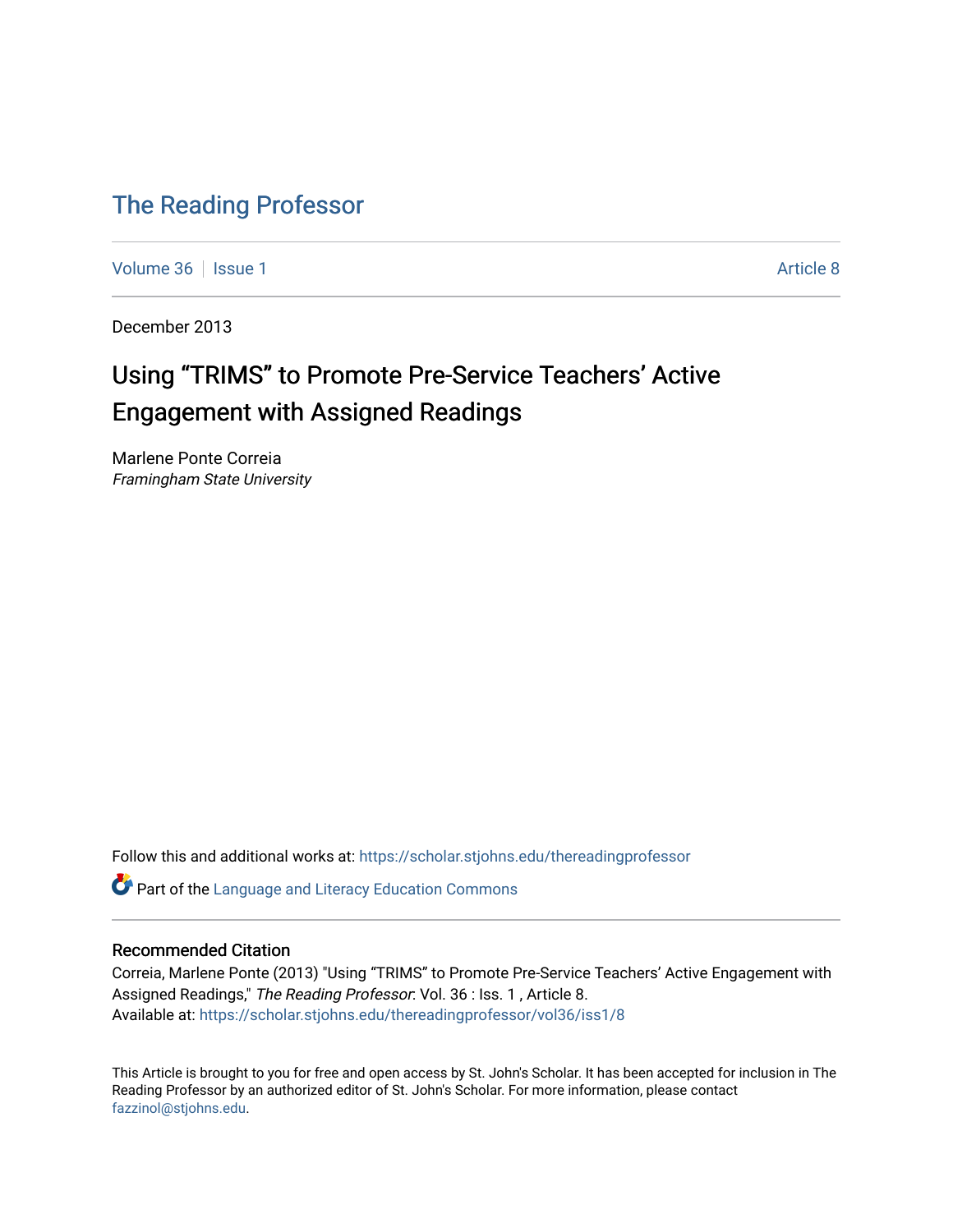# Using "TRIMS" to Promote Pre-Service Teachers' Active Engagement with Assigned Readings

MARLENE PONTE CORREIA, Framingham State University

# **The Effect of a Reader Response Format,** *TRIMS,* **Upon Pre-Service Teachers' Comprehension of Their Course Texts**

It's a Thursday morning at 8:30 AM and the junior level pre-service teachers are slowly meandering into the classroom for their literacy methods course. Within minutes they are all actively involved in the class that is conducted in a workshop format. Students are working together in partners or small groups, participating in discussion of the Power Point presentation, watching media presentations, using the Smartboard in their demonstration lessons, practicing interactive read alouds, and writing about what they learned. The classroom is abuzz with discussion and learning. Then it's time to discuss the text or journal article readings assigned prior to the class session, and…silence ensues. It is a problem long confronted by professors in all disciplines. In fact, "Much recent research indicates that college students are not reading their textbooks" (Ryan, 2006, p. 135). How do we motivate students to read what has been assigned so that they are better prepared?

Much time and effort goes into selecting texts that will supplement the class discussions, PowerPoint presentations and collaborative activities. The texts are chosen to be a balance of research-based practices that will be useful to these students in their teaching, with the discussion of the theories and research that support those practices. Texts such as Debbie Miller's, *Reading with Meaning* , Gail Tompkins's, *Literacy for the Twenty-First Century*, and Patricia Cunningham's, *Phonics They Use*, all offer valuable strategies and background that every beginning teacher of reading should know. The students in the class often remark that the texts they have for our class are some of the same ones their Supervising Practitioners in the field are referring to when planning.

We discuss the value of reading the texts and the fact that there is not enough class time in the semester to cover everything there is to know. Completing the assigned readings prior to class gives students the background knowledge they need to participate in class discussions, a chance to form questions, and time to think critically about the content. In addition, reading the texts is like "filling in the blanks" from the material that we do not get to complete in class. Also, these pre-service teachers take a licensure exam in our state of Massachusetts called Foundations of Reading, and the information from class, supplemented by the text readings, is invaluable to passing that exam.

Despite knowing and understanding this rationale, some students still do not complete the readings. Research has shown that college students often do not read the textbooks for various reasons (Lei, Bartlett, Gorney, & Herschbach,

2010; Berry, Cook, Hill, & Stevens, 2011). One reason, the same one cited by my students, was the lack of time, given all the other assignments and requirements placed upon them by a full load of classes. As one of my students put it, "Given all of the assignments in our methods courses, if something has to be eliminated, it's usually the readings." Another student remarked, "I really like the texts for this class because they are practical and have creative ideas to try, but I usually only skim the pages, because of time." For other students, it was underestimating the importance of the texts and relying solely on the information covered by the professor in class.

In thinking about how to best solve this dilemma, I conducted a literature review on the topic of engaging students in higher education to read their texts, and spoke with senior, experienced professors. Through these methods, I found that several approaches to motivating students to read the texts were consistently suggested. One approach is the use of random or weekly quizzes that relate to the assigned readings (Gurung & Martin, 2011; Fernald, 2004). While I recognized that this extrinsic motivation (grades) might work, administering weekly quizzes was not a match for my teaching style. I wondered if the information would be learned only for short term purposes and not assimilated into their teaching. A second approach was the use of reader response journals. I really like this idea as it is also something I teach them to use with their own students. It highlights the reading and writing connection and allows some choice in their responses. I implemented this approach for two semesters. I told the students that I would randomly decide when I wanted to collect and read the journals and that they would get feedback from me in the form of comments on their journal responses.

Much to my disappointment, some students, both semesters, simply chose not to keep up with the journal (probably because they were not reading). Others had entries that were weak and really did not show a deep or critical processing of the material. Many times a quotation was extracted with a page number listed by it, with no reflection of the value or application of the quotation to their experiences. It was hard to decipher if students were really reading the material, or simply skimming and writing superficial journal responses. In other words, this approach wasn't working either.

Reflecting on what it was I wanted my students to do, it occurred to me that it wasn't simply reading, but **engaging** with the texts. I wanted them to learn the content and concepts in the texts, but also to use those strategies we know are critical in our literacy work with children. I needed them to relate the readings to our class discussion, find main ideas, learn new terminology and make connections to the text. I was asking them to do what we know research says is effective practice while reading. After all, this wasn't simply information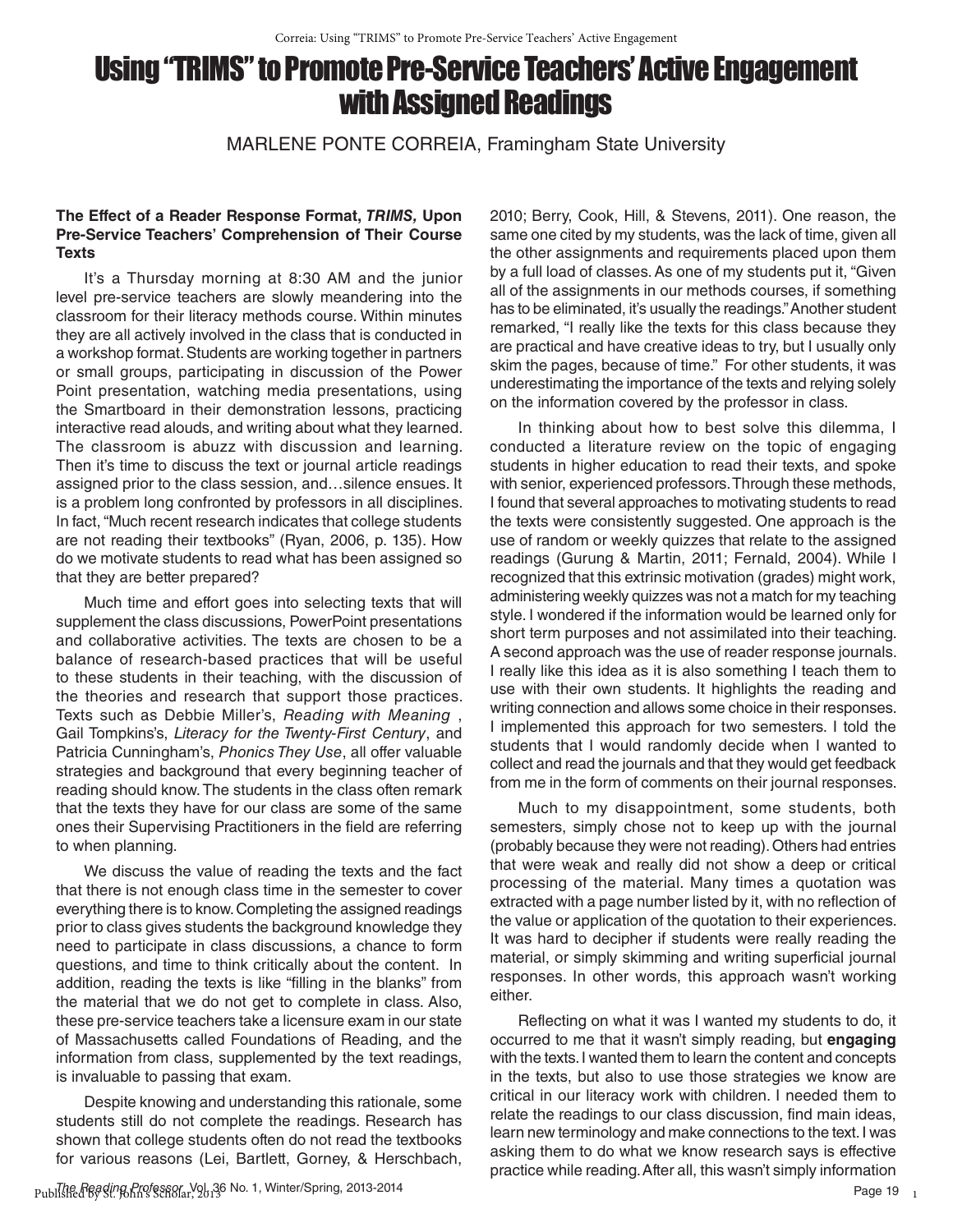they needed to learn to pass a test; it was material they needed to know in order to be effective literacy teachers. My desire was for them to be intrinsically motivated and value reading the texts as contributing to their learning and skillsbase for their teaching profession.

This article describes one solution I discovered as a reader response strategy and used with pre-service teachers. The results of an action research project using this model will also be shared.

#### **The Dynamic Act of Reading**

In Louise Rosenblatt's (1978) Transactional Theory, comprehending is seen as a dynamic act. It is an interaction between the reader and the text that creates what she called, "the poem." It was exactly this theory that I wanted to uphold in choosing a reader response strategy to use in my course. Along the same lines of the Transactional Theory, Dorn and Soffos (2005) discuss four types of knowledge that good readers use to expand their comprehension: generic, text, strategic, and reflective. Dorn and Soffos (2005) state, "Deep comprehension depends on the dynamic interplay between the four sources of knowledge" (p. 15). Generic knowledge consists of the reader factors such as background knowledge, cultural influences, experiences and beliefs. Text knowledge consists of text factors such as the text structure, content, and vocabulary. Strategic knowledge is problem solving strategies, "…including cognitive strategies for sustaining and expanding the meanings of a text" (p. 16). The final component is reflective knowledge. For pre-service teachers this is one of the most critical knowledge types. "Self-reflection requires both a deep understanding of the content itself and the motivation to relate this information to personal goals" (Dorn and Soffos, 2005, p. 16).

Given this theory, I implemented a reader response strategy titled, TRIMS. It required that my pre-service teachers use all four knowledge types, as described above, for deep processing of the text material.

#### **The Survey Routine-TRIMS**

The Survey Routine instructional strategy was originally intended for high school students and was developed by researchers at the University of Kansas, Center for Research on Learning. "The purpose of the routine is to make students aware of the main ideas associated with the reading passage and to help students focus on the most important information in the passage as they eventually read it" (Deschler, Schumaker, & McKnight, 1997, p. 2). When engaged in this strategy, students preview the text, make predictions about the content, form relationships to previously read material and prior knowledge, identify the text structure, name the main parts, summarize, and generate questions. The Survey Routine is based on three critical components, but for my own purposes with the pre-service teachers, I used only one component, the Trims Learning Sheet (TRIMS). The Trims Learning Sheet is a visual organizer that allows students to record important information from the text. It uses the acronym TRIMS to remind students to trim the reading passage. As Deschler and colleagues note, "When we trim something, we reduce it--for example, we trim the fat off a piece of meat so we are left with the best part" (Deschler, et al., 1997, p. 29). The components have been slightly adapted for use in the literacy methods course (see Appendix A). The adapted components of TRIMS for this research include: activating prior knowledge, learning new vocabulary, determining main ideas, summarizing, and making connections. In order to validate the inclusion of each of these components in the TRIMS learning sheet, a brief overview focusing on these individual areas will be discussed.

#### **T-Title; R- Relationships**

The first components of the TRIMS Learning Sheet are designed to activate students' prior knowledge. Researchers have long validated the importance of building or activating prior knowledge (Keene & Zimmermann, 2007; Miller, 2012; Cooper & Kiger, 2009). There is a relationship between prior knowledge and comprehension that is not to be underestimated. Cooper and Kiger (2009) state, "Prior knowledge affects construction of meaning for everyone- emergent reader as well as competent reader" (p. 77). The pre-service teachers are no different from the elementary students they will teach, in that using their prior knowledge as they read helps "link" new information to existing information so that it is better understood, remembered, and assimilated.

In the *T* step of TRIMS, students record the title of the chapter(s). In the *R* component (Relationships) students consider the following questions: What do I already know about this topic? How does this reading relate to our class discussions on this topic? What new information was added to my prior knowledge after reading this content? How does the information presented in this reading relate to previous readings and upcoming topics on the syllabus? For example, in reading about phonics instruction students often state the relationship between phonemic awareness, that they read about previously, and its relationship as a precursor to phonics.

Another piece of the Relationships component is thinking about how the material applies to state and national standards. Depending on the reading's topic, students may relate the readings to content standards from the Common Core State Standards (2009), or if the reading addresses more pedagogy or even professional dispositions, students often make the relationship to the Massachusetts Professional Teaching Standards (2012) or professional organization standards such as those from the National Association for the Education of Young Children (NAEYC, 2009) and the International Reading Association (IRA, 2010). This helps the pre-service teachers become more familiar with the standards and also conveys the importance of how the content they are learning applies to their role as teachers.

#### **I-Important Terms**

After the Title and Relationships, students then complete the *I* portion of the TRIMS learning sheet. The *I* stands for Important Terms from the readings. In completing this section, students are asked to list and define vocabulary from the readings that they were previously unfamiliar with and deem important to understanding the content. Depending on their individual background knowledge, some students have many words selected and others only a few from the same readings. Morrow and Gambrell (2011) write, "Studies that focus on self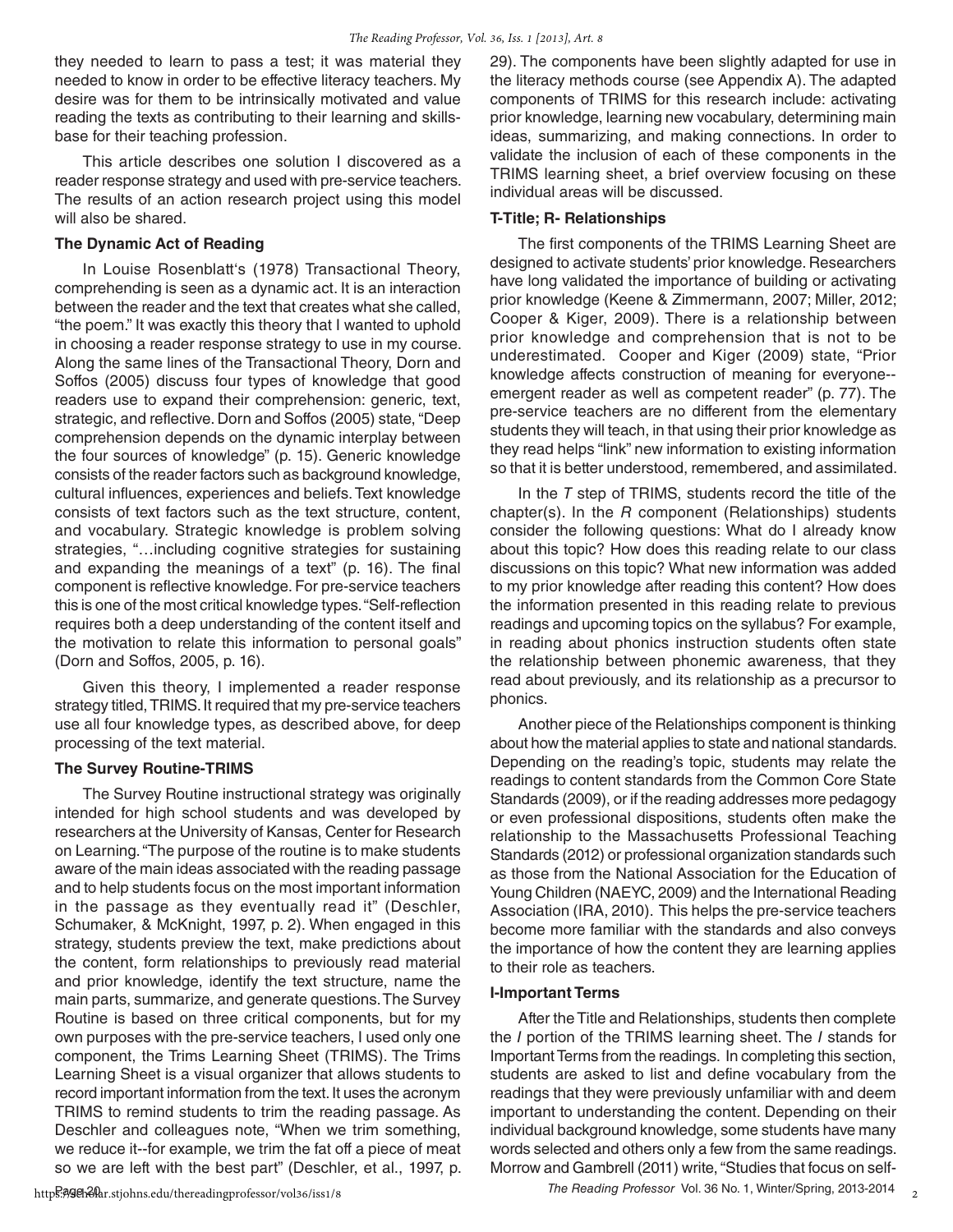selection of vocabulary suggest that when students choose words that they need to learn, they learn the word meanings more successfully and retain the meanings longer than when a teacher chooses the words" (p. 230).

Graves (2009) suggests that the vocabulary a person uses influences others' judgments of their competence. In Education, like any other profession or discipline, we have terminology or jargon that is specific to what we do. Knowing these terms is vital to pre-service teachers being able to speak knowledgeably on a topic, prepare for job interviews, collaborate with colleagues, pass licensure exams, and succeed in furthering their Education degrees. When reading on the topic of word study, students define terms such as phonics, high frequency words, morphology, affixes, suffixes, digraphs, word roots, etc. In our discussion of vocabulary instruction for the classroom, it is emphasized that children must be actively involved in learning new vocabulary and that the definitions need to be in their own words (Beck, McKeown, & Kucan, 2013). The pre-service teachers are asked to do the same. It's expected they will write the definitions in their own words or with examples provided, not simply copy them from the text. This contextualized vocabulary learning is important to the understanding of the content. After all, "Words are the currency of education" (Morrow & Gambrell, 2011, p. 225).

#### **M-Main Ideas**

As Cooper and Kiger (2009) note, "Strategic readers identify the important information in what they read" (p. 145). The M component of the TRIMS learning sheet is designed to get students reading strategically and thinking about the main ideas. Just as we discuss the comprehension strategy of determining importance and how to help our young readers achieve this goal, we connect it to the importance of the pre-service teachers' readings as well. The material for the course readings is content-laden and as such the students are, "…called upon to extract factual information from the text and to do so in the most efficient way possible" (Keene & Zimmermann, 2007, p. 218).

Students often use bullet points to list the main ideas of the readings. They are told not to write everything they read about, but to address those main ideas that are new to them. In this way they are constantly relating what they read to their prior knowledge, and if it is new information that is deemed to be important to the content, they list it as part of their Main Ideas section.

#### **S-Student Connections**

Published by St. Band Professor, Vol. 36 No. 1, Winter/Spring, 2013-2014 **Published and Contact Contact Page 21** Page 21 One of the most important components of the TRIMS sheets is this last piece, where students are asked to think beyond the text. Dorn and Soffos (2005) write about two levels of comprehension: surface and deep. At the surface level students recall information from the text. "The deep level of comprehension is a conceptual level of understanding that results from the reader's ability to think beyond the text, thus integrating the author's intentions with the reader's point of view" (Dorn & Soffos, 2005, p. 14). The student connections section helps move the pre-service teachers toward deeper comprehension. In explaining this section of the TRIMS we discuss how strategic readers are always analyzing and synthesizing the text as they read, while integrating it with

their background knowledge. In the student connections section they can write freely about their personal connections to the material, share anecdotes from the field experiences, or contribute opinions on the topic. Often students generate questions in this component that come up as they read, or use their critical literacy skills to reflect on the content.

In our discussion of comprehension strategy instruction with elementary students, we discuss the three types of connections: Text- to-Self, Text-to-Text and Text-To-World (Miller, 2012). As they learn about these connections, the pre-service teachers note that they often use these same types of connections in completing their TRIMS sheets. This is invaluable to their understanding of how to best think aloud and model this strategy for their own students someday. It is truly applying what they are learning.

This *S* (Student Connection) component is also important to me as the instructor. It is in reading their perspectives on the content and their experiences that I learn more about my students. I learn what they value, what their own school literacy experiences were like, how their home situations contributed to their own literacy development and often students will write about literacy instruction they are seeing in their field placements and how it relates to the content of the readings. It is there that they might write, "I saw an example of shared reading in my field placement last week" and go on to share how helpful it was to now put a label with the type of instruction they witnessed. It is also here that they question what they are seeing in their field placement if it doesn't match what they are reading. This provides me the opportunity to bring up some of these issues in class and the students contribute to the conversation, because it focuses on issues they divulged in their TRIMS.

#### **Action Research**

#### **Question**

After using the TRIMS for a few semesters, I felt compelled to complete an action research study that would help determine if my students were more successful using this strategy rather than other reader response strategies. I posed the question: Will students who use the TRIMS as a reader response strategy score higher on a textbook content quiz than those who use a different reader response strategy? In addition, I wanted to know how students perceived completing reader responses in general and then specifically examine their thoughts on using the TRIMS strategy.

#### **Participants**

The semester I conducted this action research study, I had 18 students enrolled in a literacy methods course at a state university. Seventeen of the students were traditional undergraduate Early Childhood coordinate majors in their second semester junior year or first semester senior year. They followed as a cohort through the Education course sequence and had all had the same prior education courses. One student was a non-traditional student earning her postbaccalaureate teaching license in early childhood education. It should be noted that the literacy methods course at our institution is six credits, covered in two courses. All of these student participants in the research project had previously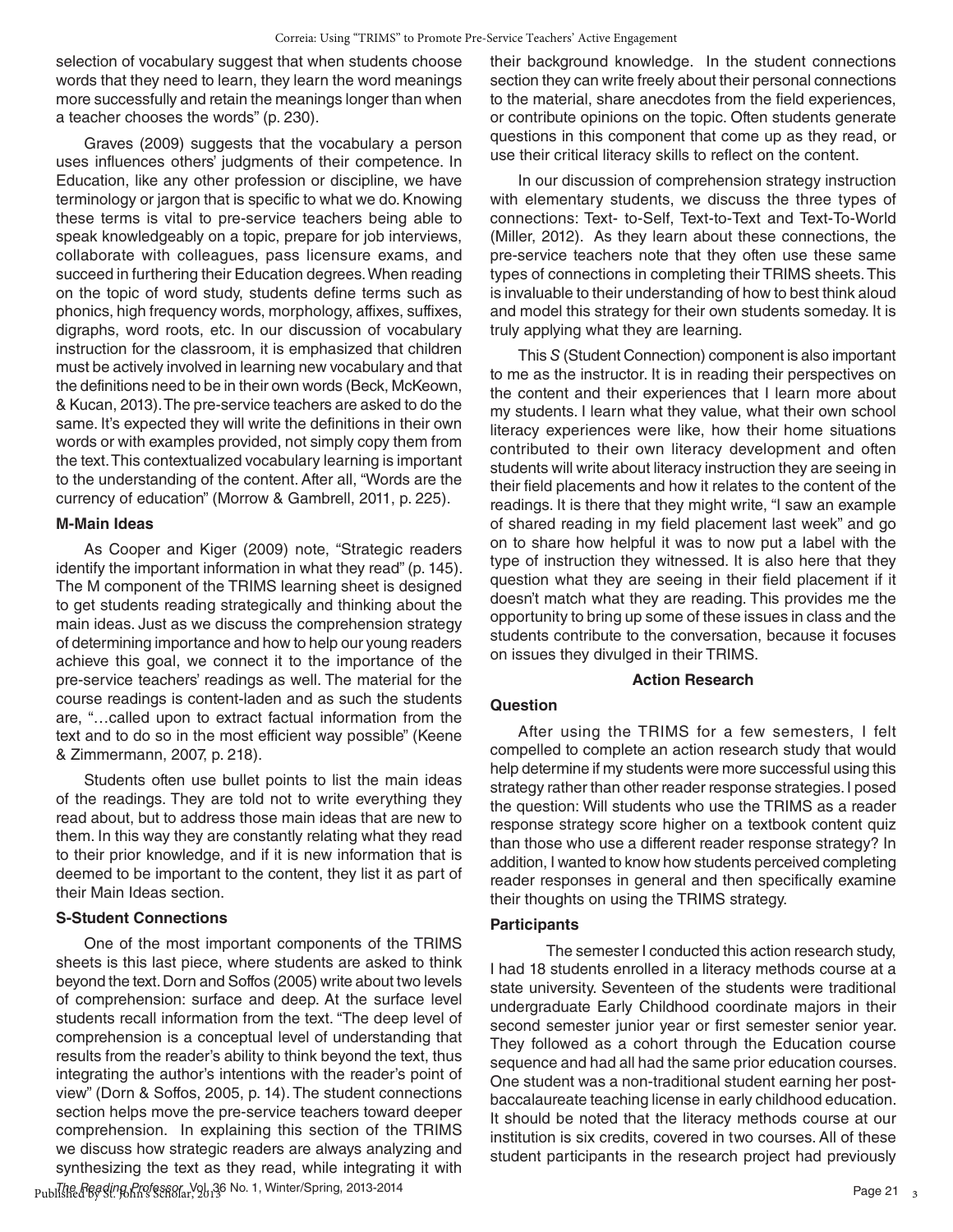taken the first course with me and were required to use the TRIMS format in that course. For the purposes of this study, the students were in the second literacy methods course, with me again as their instructor.

#### **Methodology**

The 18 students were randomly assigned to either of two groups: the TRIMS group or the Choice group. The first group was required to respond to the readings using the TRIMS format and the second group was also required to respond in writing to the same readings but had choice as to the format of their responses. All of the students had taken the prerequisite literacy course with the same professor. All students passed the first Massachusetts Test of Educator Licensure (MTEL) called Communication and Literacy Skills and all had a minimum grade point average of 2.8. The students were asked to read and respond to the textbook chapters or journal articles assigned on the syllabus each week. The responses were collected twice during the semester and two tests were given that contained questions taken directly from the textbook test bank.

#### **Results**

In reviewing the average scores on the two content textbook tests, a comparison of the two groups shows those students who were assigned the TRIMS reader response format scored slightly higher than the Choice reader response group (see Table 1). It should also be noted that only 14 students out of the 18 are represented in this comparison data, because 4 students did not complete the reader response assignments. Of these four students, two had originally been assigned to the TRIMS group and two had been assigned to the Choice group. These four students still took the tests and their average scores are compared to the other two groups in Table 2. These particular students scored significantly lower than the other two groups on both tests. This is most likely a result of not completing the assigned readings.

#### **Table 1**

*Mean Test Score Comparison for TRIMS and Choice Groups*

| Group              | Mean Score $(\% )$<br>Test #1 | Mean Score $(\% )$<br>Test $#2$ |
|--------------------|-------------------------------|---------------------------------|
| <b>TRIMS</b> Group | 86                            | 80                              |
| Choice Group       | 87                            | 77                              |

# **Table 2**

*Mean Test Score Comparison Including Group Who Chose No Reader Response* 

| Group                       | Mean Score $(\% )$<br>Test #1 | Mean Score $(\% )$<br>Test $#2$ |
|-----------------------------|-------------------------------|---------------------------------|
| <b>TRIMS Group</b>          | 86                            | 80                              |
| Choice Group                | 82                            | 77                              |
| No Reader<br>Response Group | 79                            | 53                              |

Although the average results between the TRIMS group and the Choice group differ only by 4 and 3 points respectively, it is important to point out the reader response options that were used by the Choice group. This group could choose to respond in writing using any format preferred. Three of the seven chose to use a format very similar to TRIMS, in that they recorded terminology, main ideas and connections. These students had used TRIMS in their prior methods class with this professor and felt as though it worked best for them. These particular students outperformed their peers in the same Choice group (see Table 3). Other options utilized by the Choice group were basic outlines and narrative summaries.

#### **Table 3**

| Students | Test #1 Score $(\%)$ | Test#2 Score $(\% )$ |
|----------|----------------------|----------------------|
| 1*       | 92                   | 76                   |
| 2        | 76                   | 74                   |
| $3*$     | 90                   | 76                   |
| $4*$     | 90                   | 80                   |
|          | 70                   | 70                   |
|          | 80                   | 82                   |
|          | 76                   | 78                   |

Note: A \* indicates student who chose the TRIMS format as the reader response option

The students in both groups were also asked to write a brief comment (anonymously, identified only as TRIMS group or Choice group) on an index card, about the reader response options. Several of their responses are mentioned here. One student from the TRIMS group commented, "They (TRIMS) allowed me to force myself to read all of the reading assignments for the class and take away the most important topics and vocabulary I needed to learn." Another student from the TRIMS group wrote, "I used TRIMS! I felt like they (TRIMS) were more structured and gave me a better understanding of what to look for when I was reading. I really loved the reader response assignment because it gave me use of the course books, which other classes did not do." Of the Choice group, one student wrote, "I chose to do TRIMS this semester. I did this because I found myself looking much deeper into the text and connecting information back to myself while writing the TRIMS. They (TRIMS) were helpful and informative and I have been using them as we go along to study for the MTEL (MA Test of Educator Licensure)." Another student from the Choice group noted that she used her own version of the TRIMS in that she recorded only main ideas. Another student in the Choice group wrote, "I did not use TRIMS and found it easier. When I would do the TRIMS last semester I would have to cut down the amount of information from the text. I noticed that I learn better and comprehend easier when I type out exactly what I highlighted while reading." Two students wrote that completing reader responses is simply, "busy work" and this instructor assumes these would be two of the four students who did not complete the assignments. These two responses were the only ones not favorable toward reader response, regardless of method used to respond.

https://ageh&far.stjohns.edu/thereadingprofessor/vol36/iss1/8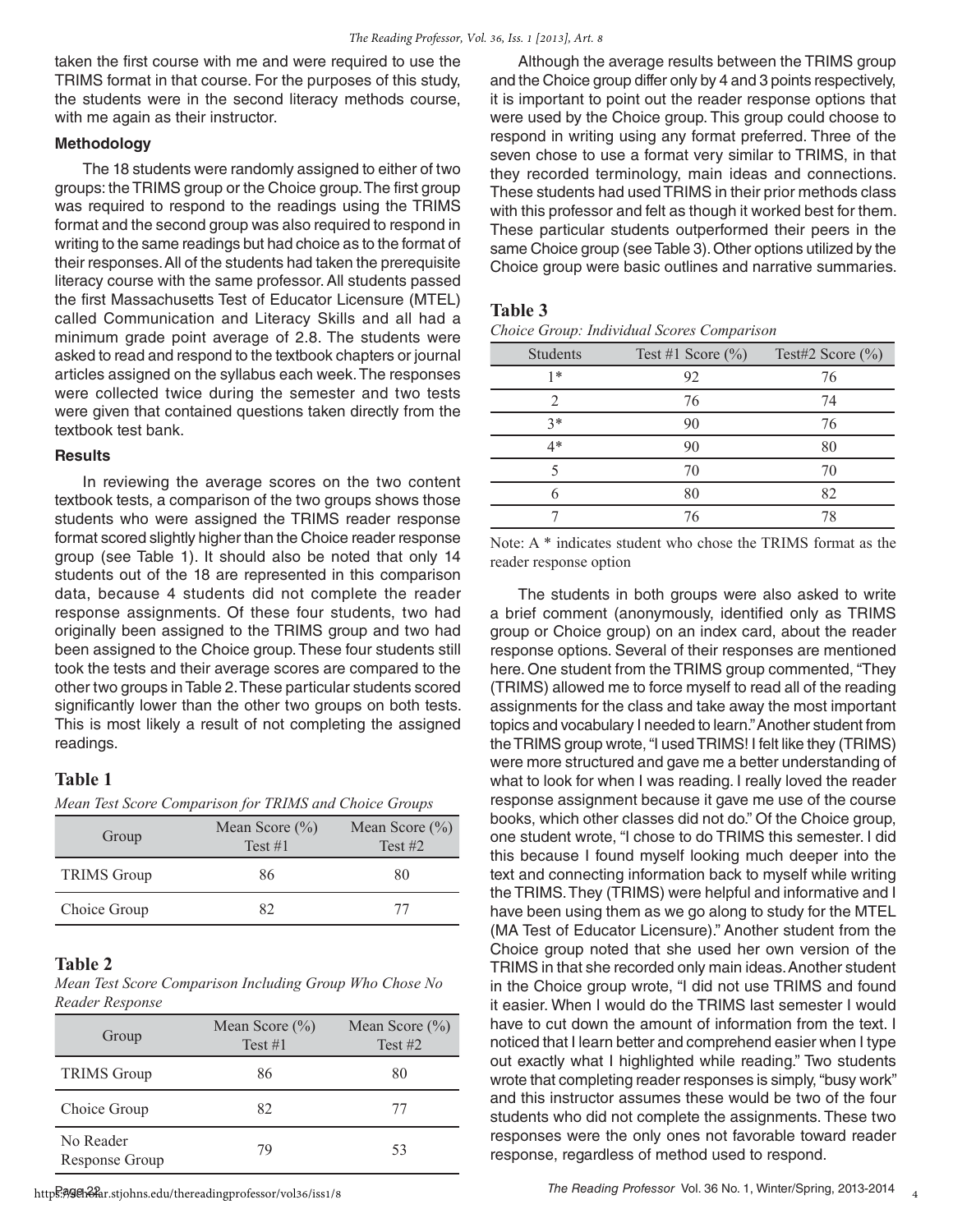#### **Discussion and Implications**

The results of this action research study reinforced my belief that reader response is important to include in the course and is effective at assisting students to comprehend material that is covered in the texts. It also creates improved class discussion when students have read the material and can offer their own thoughts and connections. Although not intended, the fact that four students chose not to do any reader response actually added valuable data to the study, because these students' scores were significantly lower than the other two groups. This verified that writing in response to the reading, regardless of the format used, is better than no written reader response at all.

In this study, the TRIMS group did outperform the Choice group, but only slightly. However, because some of the Choice group students voluntarily chose to use TRIMS, the difference may have actually been greater than what was shown if they had used alternative response options. The qualitative feedback from students, via their written comments, verified that the majority of the students saw value in using the TRIMS, or a similar reader response option, in learning the course material.

Going forward, I will continue to introduce the TRIMS format and require it during the first course, but will probably allow students choice in whether to use it as is, or adapt it to better match their needs during the second course. Either way, the emphasis will continue to be on having the preservice teachers engage with the text and journal readings, while going beyond surface comprehension, into deeper connections.

#### **Summary**

It is apparent from this action research that reading the texts and journal articles, and writing in response to the readings, contribute to the successful preparation of preservice teachers in a literacy methods course. The key was using a structure, the TRIMS, which allowed the pre-service teachers to engage with the text and use multiple reading strategies. Now, when the discussion of the readings begins in class, it's often difficult to get them to stop. But this professor considers that a good problem to have!

#### **References**

- Beck, I., McKeown, M., & Kucan, L. (2013). *Bringing words*  to life: Robust vocabulary instruction (2<sup>nd</sup> ed.). New York: The Guilford Press.
- Berry, T., Cook, L., Hill, N., & Stevens, K. (2011). An exploratory analysis of textbook usage and study habits: Misperceptions and barriers to success. *College Teaching*, *59*, 31-39.
- Cooper, J.D., & Kiger, N. (2009). *Literacy: Helping stu*dents construct meaning (7<sup>th</sup> ed.). Boston: Houghton Miffin.
- Council of Chief State School Officers (2010). *Common Core State Standards (English Language Arts).* Washington, D.C.: National Governor's Association Center for Best Practices.

Published by St. Band Professor, Vol. 36 No. 1, Winter/Spring, 2013-2014 **Page 23** Page 23

- Deschler, D., Schumaker, J., & McKnight, P. (1997). *The survey routine.* The University of Kansas.
- Dorn, L., & Soffos, C. (2005). *Teaching for deep comprehension.* Portland, ME: Stenhouse.
- Fernald, P. (2004). The Monte Carlo quiz: Encouraging punctual completion and deep processing of assigned readings. *College Teaching*, *52*(3)*,* 95-99.
- Graves, M. (2009). *Teaching individual words: One size does not ft all.* Newark, DE: International Reading Association.
- Gurung, R., & Martin, R. (2011). Predicting textbook reading: The textbook assessment and usage scale. *Teaching of Psychology, 38*(1), 22-28. Retrieved March 14, 2013, from EBSCO host database.
- International Reading Association (Revised, 2010). *Standards for reading professionals.* Retrieved September 1, 2013, from http://www.reading.org
- Keene, E.O., & Zimmermann, S. (2007). *Mosaic of thought: The power of comprehension strategy instruction* (2nd ed.). Portsmouth, NH: Heinemann.
- Lei, S., Bartlett, K., Gorney, S., & Herschbach, T. (2010). Resistance to reading compliance among college students: Instructors' perspectives. *College Student Journal*, *44*, 219-229.
- Massachusetts Department of Elementary and Secondary Education (Amended, 2012). *Professional standards for teachers.* Retrieved March 15, 2013, from http://www.doe.mass.edu
- Miller, D. (2012). *Reading with meaning: Teaching comprehension in the primary grades* (2<sup>nd</sup> ed.). Portland, ME: Stenhouse.
- Morrow, L.M., & Gambrell, L. (2011). *Best practices in literacy instruction* (4<sup>th</sup> ed.). New York, NY: The Guilford Press.
- National Association for the Education of Young Children (2009). *Standards for early childhood professional preparation.* Retrieved September 1, 2013, from http://www.naeyc.org
- Rosenblatt, L.M. (1978). *The reader, the text, the poem: The transactional theory of the literary work.* Southern Illinois University Press.
- Ryan, T. E. (2006). Motivating novice students to read their textbooks*. Journal of Instructional Psychology*, *33*(2). Retrieved March 14, 2013, from EBSCO host database.

## **References for Suggested Course Texts Mentioned in the Article**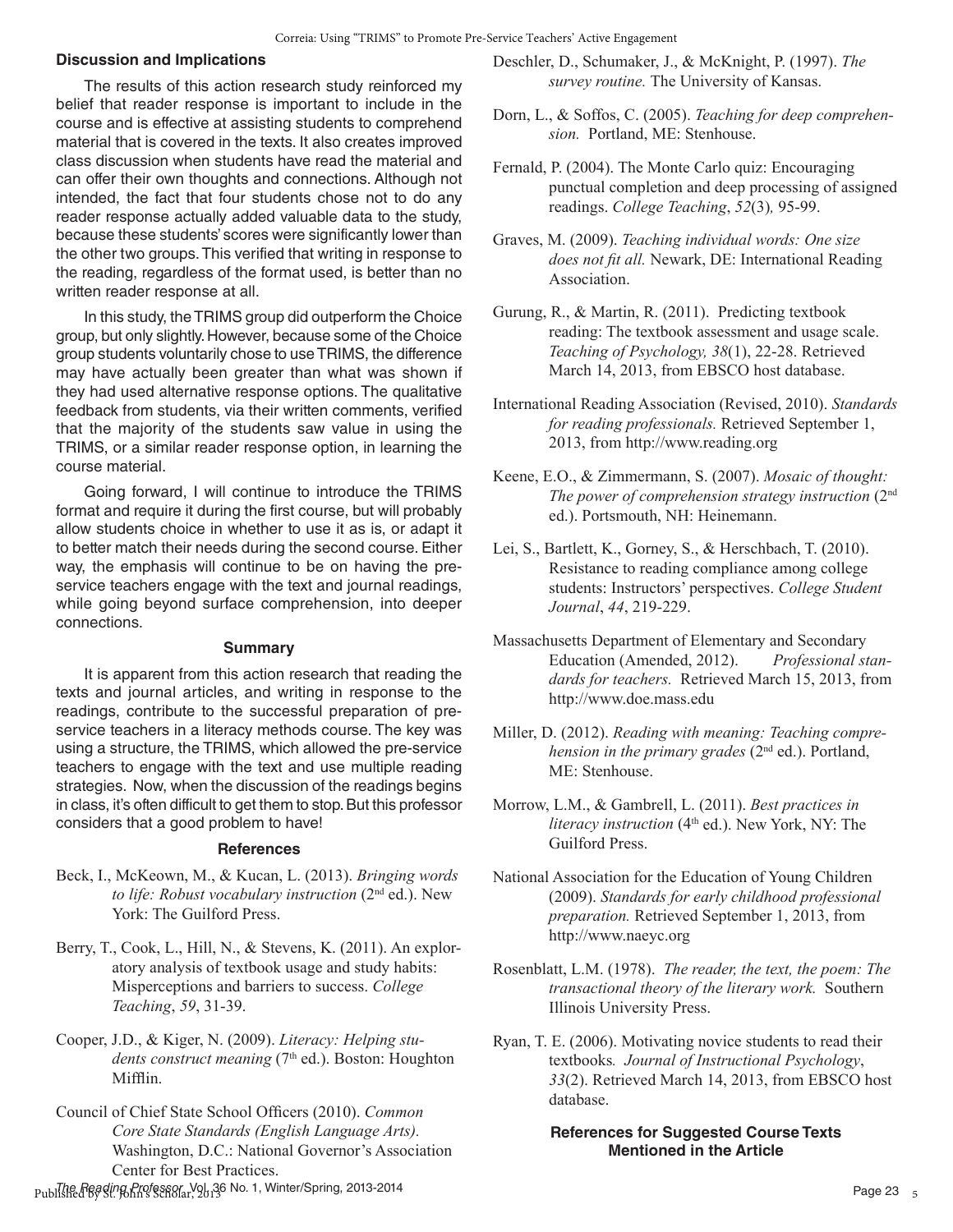- Cunningham, P. (2009). *Phonics they use: Words for reading and writing.* (5<sup>th</sup> ed.). Boston, MA: Pearson.
- Miller, D. (2012). *Reading with meaning: Teaching comprehension in the primary grades* (2<sup>nd</sup> ed.). Portland, ME: Stenhouse.
- Tompkins, G. (2014). *Literacy for the 21st century: A bal*anced approach. (6<sup>th</sup> ed.). Boston, MA: Pearson.

# **Appendix A**

#### (Adapted TRIMS Format)

**Title** of Article or Chapter

## **Relationships:**

In this section you will write a brief paragraph about how this particular reading relates to one or more of the following: the course content, the MA Professional Teaching Standards, the MA Curriculum Framework for English Language Arts and Literacy, learning theories, or class discussions.

#### **Important Terms:**

List and define any important or new terms discussed in this text. Remember that this will be a study tool for you in the future, so include terminology you will need to review.

#### **Main Ideas:**

Using a bulleted list, highlight the main ideas covered in this reading.

### **Student Connections:**

In this section, write briefly about any personal connections, text-to-text, or text-to- world connections you made while reading. This is where you can also apply what you have read, to what you are witnessing or doing in the field experiences.

Form created by M. Correia and adapted from Deschler, D., Schumaker, J., & McKnight, P. (1997). *The survey routine*. The University of Kansas.

#### **Appendix B**

#### (Student TRIMS Sample)

## **Titles:**

Chapter 1 in Miller: Guiding Principles; Chapter 7 in Tompkins: Expanding Students' Knowledge of Words

#### **Relationship:**

The vocabulary section of this reading most closely relates to the MA Professional Standard 2a: plans curriculum and instruction. Vocabulary lessons are most effective when taught explicitly. Since reading comprehension is directly related to vocabulary, it would be important to teach vocabulary regularly and explicitly. We have also been discussing fluency, and expanding a student's vocabulary will help him to become a more fluent reader.

#### **Important Terms:**

*Gradual release of responsibility:* scaffolding from teacher directed to assisted to student independence

*Guided practice:* gradually giving children more responsibility for using different strategies in a variety of authentic situations

*Independent practice:* when children begin to apply strategies in their own reading

*Word sorts:* a vocabulary activity that uses lists of words for students to sort by a specific principle

*Word wall:* an alphabetized chart posted in the classroom listing words the students are learning

*Think-aloud:* when teachers stop while reading and think out loud to model for students how to use context clues or another strategy to determine the meaning of something unknown

*Quick write:* an activity done by students to explore a topic through writing

#### **Main Ideas:**

Structure a reading mini-lesson to occur during a large block of time so that you can model thinking aloud and demonstrate different strategies for reading the text.

- Interacting with the text, drawing inferences and determining the important parts of a text are all signs of being a proficient reader.
- 4 stages guide children to independent reading:
	- ❍ Teacher modeling and explanation of a strategy
	- ❍ Guided practice and scaffolding
	- ❍ Independent practice along with feedback
	- O Application of the strategy in real reading situations
- Genuine relationships with your students that are built upon trust help build a good, working literate environment.
- Showing children is always more effective than just telling children something.
- There are 4 levels of word recognition:
	- ❍ Unknown word: children don't recognize the word
	- ❍ Initial recognition: students have seen or heard the word before or can pronounce it, but do not know its meaning
	- ❍ Partial word knowledge: students know one meaning of a word and can use it in a sentence
	- ❍ Full word recognition: students know more than one meaning of a word and can use it in several ways
- Students learn words incidentally all the time (through independent reading and sustained silent reading, SSR).
- Page 24 *The Reading Professor* Vol. 36 No. 1, Winter/Spring, 2013-2014 Students with larger vocabularies are more capable readers, and they know more strategies for figuring out unknown words than less capable readers do.